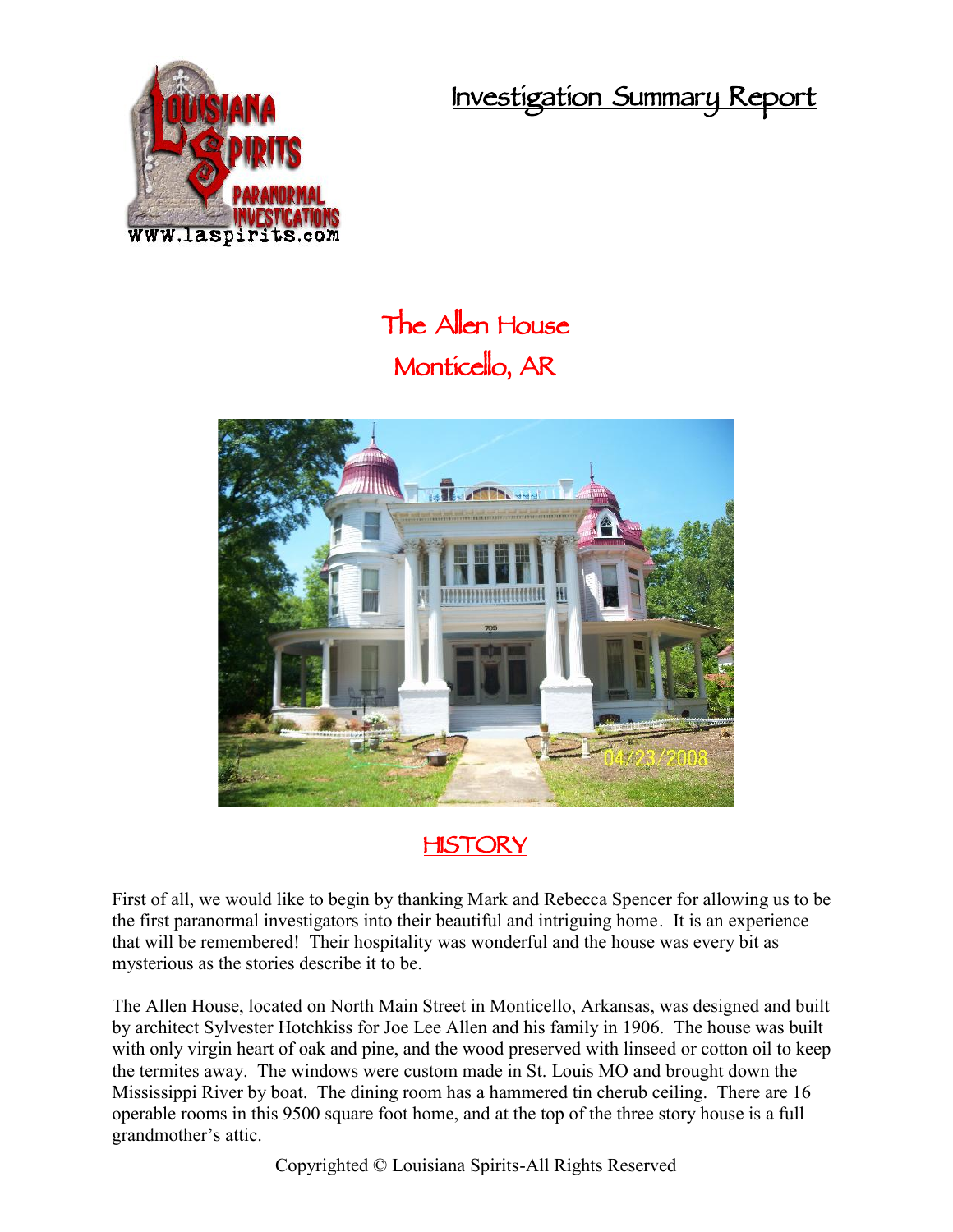The occupants were Joe Lee Allen, his wife, Caddye, and his children, Ladelle, Lonnie Lee, and Lewie. Joe Lee Allen died in 1917. Years later in December of 1948, Ladelle Allen Bonner attempted suicide in the south wing bedroom, by drinking mercury cyanide. Her attempt was deemed successful with the celebration of the New Year, 1949.

### **REPORTS OF ACTIVITY**

The Allen House has been rumored to be haunted by Ladelle Allen and her son, Allen Bonner. There have been many reports of activity dating back to the 1950's to present.

A doctor who lived in the Allen House allegedly captured an image of Ladelle in a mirror in his room.

Another couple who lived in the building said they captured the ghost of Ladelle in a closet in their appointment. They tried to push the closet door shut and met resistance and they could hear someone laughing inside. They finally were able to shut the door, but when they did open it, no one was there.

Another tenant opened a gift shop in the home, only to find things missing or turned over, as if the ghost of Ladelle was unhappy with her home being used for business purposes.

Others who have lived in the building have heard sounds of crying, moaning and walking around the upper floors when no one else was there. The police have been called out on numerous occasions to investigate for prowlers, but no one was found.

The current, Mark and Rebecca Spencer, have reported several odd happenings, as well. They have on different occasions seen or heard family members in one room when the person would actually be in another room entirely. Also, an old victorola type player was witnessed spinning on its own at a high rate of speed, and instead of slowing down, it was spinning faster and faster!

## **THE INVESTIGATION**

We arrived to the Allen house on June 6th around 7:45 PM. After a brief tour of the house, we began setting up our equipment which included 2 dvr setups with 8 infrared cameras, a FLIR thermal camera, a Sony hand held, various EMF meters, several digital cameras, and several digital voice recorders. Around 9:15 when we just about the go lights out, the owners decided to go get something to eat and see a movie. About 5 minutes after they left, I heard a loud BOOM! I looked out the window and saw a transformers sparks fly everywhere. I quickly called the owners on their cell phone to tell them that a transformer had blown and all the lights were out. They said they were coming right back. We quickly noticed that the Allen house was the only house on the block without electricity. A few investigators walked out back and quickly learned that it wasn't a blown transformer but that a tree limb had fallen out of a perfectly healthy tree onto the power lines. While walking back up to the house we noticed that the weather head had been ripped off the side of the house! Even though we didn't have electricity we decided to go old school. We used our thermal camera, digital cameras, EMF meters, digital recorders and the Sony handheld. We broke up into groups and went to different floors. By midnight we called it a night but not before rescheduling a follow-up investigation! We will return to the Allen house on June 28th and we can't wait to see what the house has in store for us next time! We would like to thank Mark and Rebecca Spencer for allowing us to be the 1st Paranormal Investigators to

Copyrighted © Louisiana Spirits-All Rights Reserved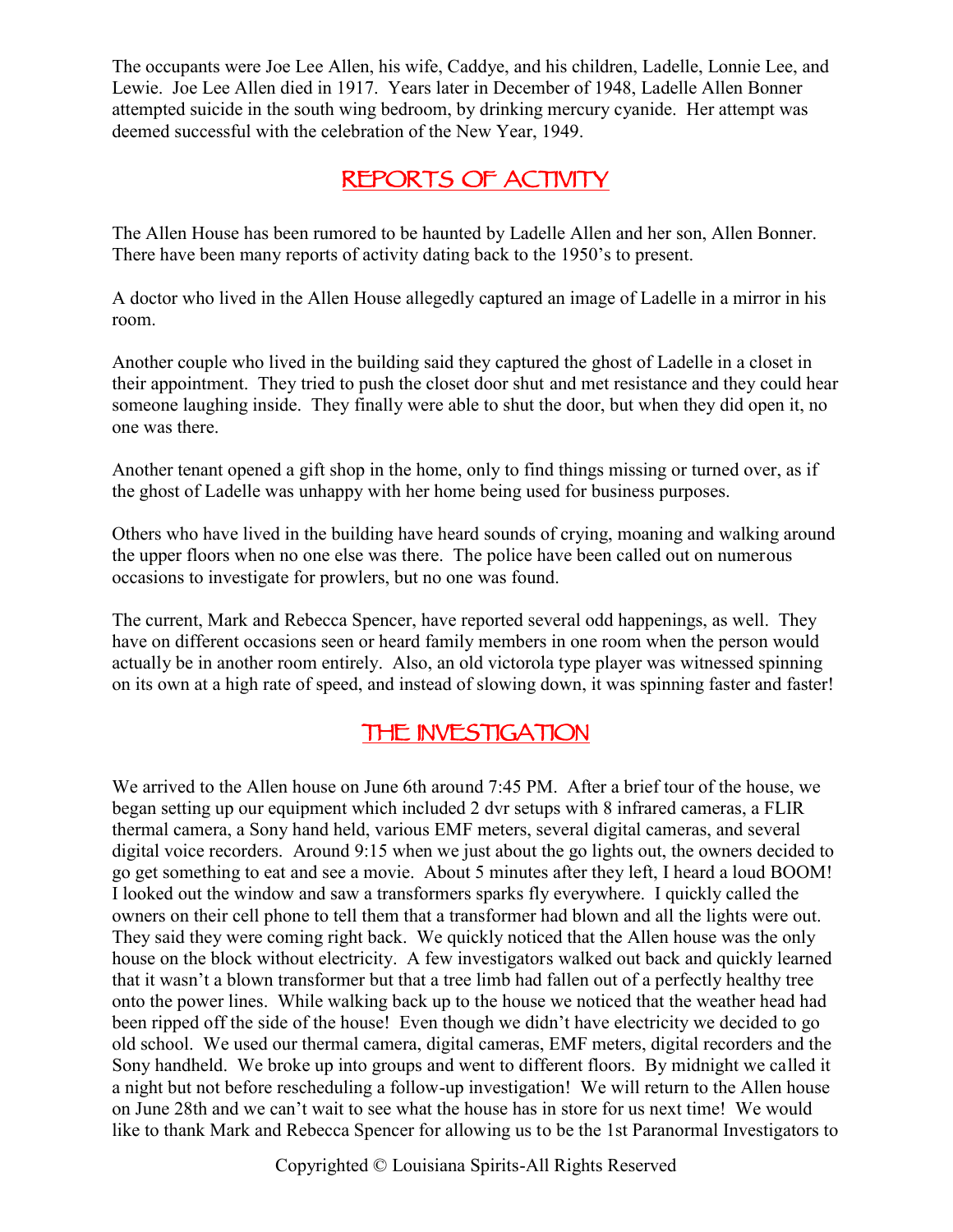investigate the Allen House! It was great to meet both of you!

#### **EVIDENCE**

After reviewing our evidence, we found a few evp's! One of which says, "not a transformer", referring to an unknown power outage in the home. One of our investigators got a picture of a light mist in the closet. We didn't however get anything on video or the thermal!

#### **INVESTIGATION #2**

We were very happy and excited to make our return trip to The Allen House.

Based on our inconclusive findings from our first investigation, due to unforeseeable circumstances, we were very anxious to get started. (See The Allen House Investigation 1)

We arrived and began setting up our equipment, which consisted of 8 infrared cameras, 2 DVR systems, one thermal imaging camera, one Sony night shot camcorder, various audio recorders, emf meters, infrared thermometers and digital cameras.

As far as activity, there were several personal experiences.

Two of our investigators, in the sitting room had numerous spikes on their emf meters, which seemed to be focused around two dolls located on a china cabinet. They searched for anything that would be making these unusual spikes but were unable to find anything. Before leaving the room, they checked again, and there were no spikes around the dolls or anywhere else in the room.

Another investigator, in the library, experienced a "cold spot" around her leg. When using the infrared thermometer, the cold spot was confirmed to be 4 degrees cooler than the rest of the room. The feeling lasted about 20 minutes.

Various unexplainable noises were heard in the attic, including what sounded like notes of an old music box. When asked if there were any music boxes in the home, the owner replied no.

On the second floor, another investigator could hear a woman singing softly in one of the rooms. When asked if anyone was singing, everyone replied no.

Unfortunately, these incidents were not caught on camera or audio.

We were however, able to catch several interesting EVP recordings, and we dohave a video clip. We are making no claims as to what the video clip is, but we are posting it and you can make up your own mind. We also captured a picture of a "blue haze" in the doorway between the library and dining area. Several pictures were taken of this area and only one had the haze in it. This also coincided with the time that one of the investigators audio recorders malfunctioned.

We do feel that our investigation was a huge success, and based upon personal experiences as well as recorded activity, we definitely feel that the stories surrounding The Allen House are more than just legend and lore.